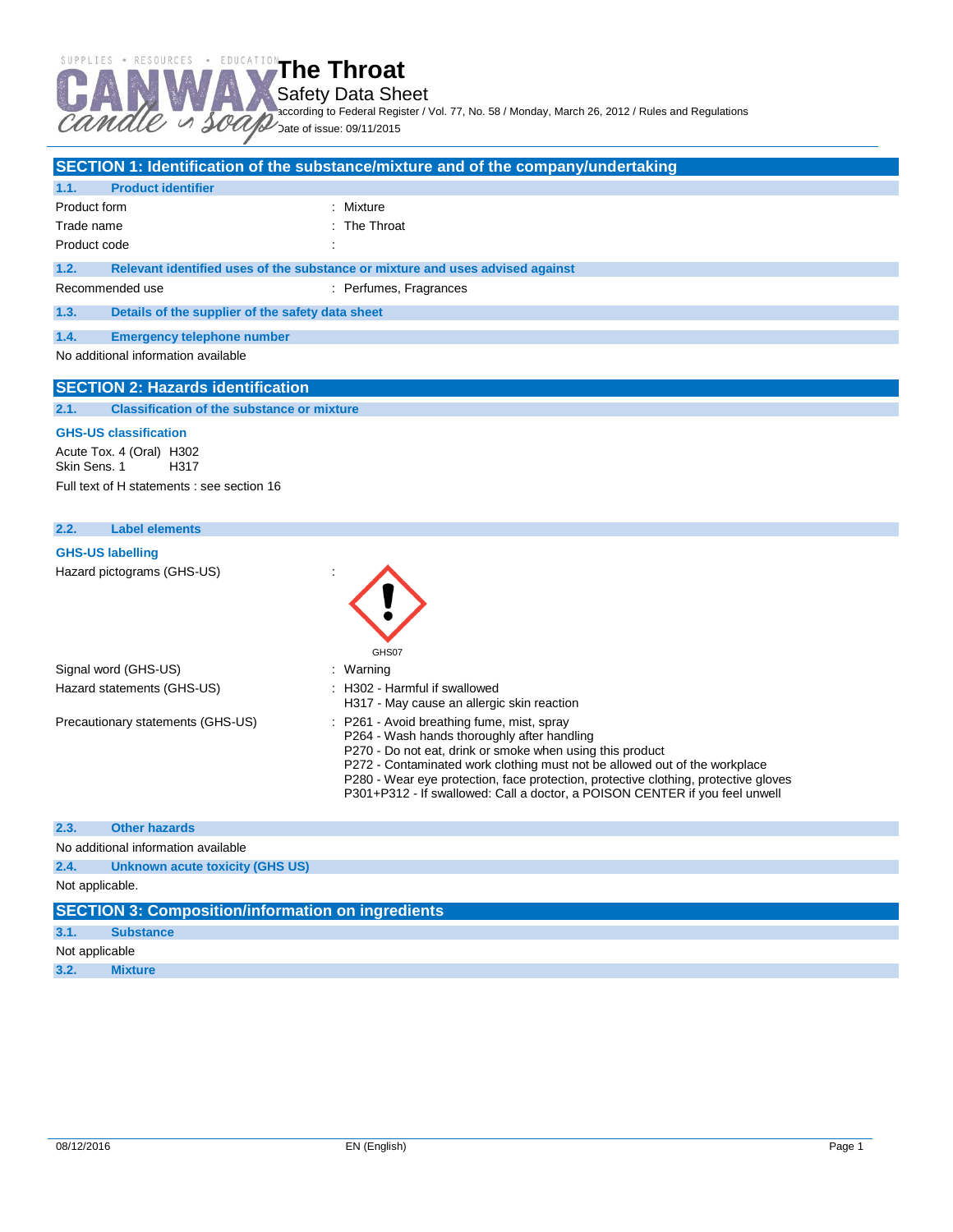### Safety Data Sheet

according to Federal Register / Vol. 77, No. 58 / Monday, March 26, 2012 / Rules and Regulations

| <b>Name</b>            | <b>Product identifier</b> | $\%$                   | <b>GHS-US classification</b>                                                                                        |
|------------------------|---------------------------|------------------------|---------------------------------------------------------------------------------------------------------------------|
| Benzyl benzoate        | (CAS No) 120-51-4         | 24.3505 -<br>102.9005  | Acute Tox. 4 (Oral), H302                                                                                           |
| Eucalyptol             | (CAS No) 470-82-6         | $1.24 - 5.24$          | Flam. Liq. 3, H226<br>Skin Sens. 1, H317                                                                            |
| Rosewood oil (natural) | (CAS No) 8015-77-8        | $0.775 - 3.275$        | Flam. Liq. 4, H227<br>Skin Irrit. 2, H315<br>Skin Sens. 1B, H317<br>Aquatic Chronic 3, H412                         |
| Phenylethyl alcohol    | (CAS No) 60-12-8          | $0.775 - 3.275$        | Acute Tox. 4 (Oral), H302<br>Eye Irrit. 2A, H319                                                                    |
| Amyl cinnamic aldehyde | (CAS No) 122-40-7         | $0.5425 -$<br>2.2925   | Skin Sens. 1B, H317<br>Aquatic Chronic 2, H411                                                                      |
| methyl anthranilate    | (CAS No) 134-20-3         | $0.465 - 1.965$        | Eve Irrit, 2A, H319<br>Aquatic Acute 3, H402                                                                        |
| Hydroxy                | (CAS No) 107-75-5         | $0.31 - 1.31$          | Eye Irrit. 2A, H319<br>Skin Sens. 1B, H317                                                                          |
| Isobutyl acetate       | (CAS No) 110-19-0         | $0.1 - 1$              | Flam. Liq. 2, H225                                                                                                  |
| Benzyl acetate         | (CAS No) 140-11-4         | $0.1 - 1$              | Flam. Lig. 4, H227                                                                                                  |
| I-Limonene             | (CAS No) 5989-54-8        | $0.124 - 0.524$        | Flam. Liq. 3, H226<br>Skin Irrit. 2, H315<br>Skin Sens. 1, H317<br>Aquatic Acute 1, H400<br>Aquatic Chronic 1, H410 |
| alpha-Pinene           | (CAS No) 80-56-8          | $0.04495 -$<br>0.18995 | Flam. Liq. 3, H226<br>Skin Irrit. 2, H315<br>Skin Sens. 1, H317<br>Asp. Tox. 1, H304                                |

# Allergen report available upon request.

Full text of H-statements: see section 16

| <b>SECTION 4: First aid measures</b>                                               |                                                                                                                                                                                                                                                                                                                                                                                                                          |  |  |
|------------------------------------------------------------------------------------|--------------------------------------------------------------------------------------------------------------------------------------------------------------------------------------------------------------------------------------------------------------------------------------------------------------------------------------------------------------------------------------------------------------------------|--|--|
| <b>Description of first aid measures</b><br>4.1.                                   |                                                                                                                                                                                                                                                                                                                                                                                                                          |  |  |
| First-aid measures general                                                         | : Never give anything by mouth to an unconscious person. If you feel unwell, seek medical<br>advice (show the label where possible).                                                                                                                                                                                                                                                                                     |  |  |
| First-aid measures after inhalation                                                | : Assure fresh air breathing. Allow the victim to rest.                                                                                                                                                                                                                                                                                                                                                                  |  |  |
| First-aid measures after skin contact                                              | : Wash with plenty of soap and water. If skin irritation or rash occurs: Get immediate medical<br>advice/attention. Get medical advice/attention. Specific treatment (see Wash skin with plenty of<br>water, Call a physician immediately on this label). Wash contaminated clothing before reuse.<br>Remove affected clothing and wash all exposed skin area with mild soap and water, followed<br>by warm water rinse. |  |  |
| First-aid measures after eye contact                                               | : Rinse immediately with plenty of water. Obtain medical attention if pain, blinking or redness<br>persist.                                                                                                                                                                                                                                                                                                              |  |  |
| First-aid measures after ingestion                                                 | Rinse mouth. Call a POISON CENTER or doctor/physician if you feel unwell. Do NOT induce<br>vomiting. Obtain emergency medical attention.                                                                                                                                                                                                                                                                                 |  |  |
| 4.2.<br>Most important symptoms and effects, both acute and delayed                |                                                                                                                                                                                                                                                                                                                                                                                                                          |  |  |
| Symptoms/injuries                                                                  | : Not expected to present a significant hazard under anticipated conditions of normal use.                                                                                                                                                                                                                                                                                                                               |  |  |
| Symptoms/injuries after inhalation                                                 | : May cause an allergic skin reaction.                                                                                                                                                                                                                                                                                                                                                                                   |  |  |
| Symptoms/injuries after ingestion                                                  | : Swallowing a small quantity of this material will result in serious health hazard.                                                                                                                                                                                                                                                                                                                                     |  |  |
| Indication of any immediate medical attention and special treatment needed<br>4.3. |                                                                                                                                                                                                                                                                                                                                                                                                                          |  |  |
| No additional information available                                                |                                                                                                                                                                                                                                                                                                                                                                                                                          |  |  |
| <b>SECTION 5: Firefighting measures</b>                                            |                                                                                                                                                                                                                                                                                                                                                                                                                          |  |  |
| 5.1.<br><b>Extinguishing media</b>                                                 |                                                                                                                                                                                                                                                                                                                                                                                                                          |  |  |
| Suitable extinguishing media                                                       | : Foam. Dry powder. Carbon dioxide. Water spray. Sand.                                                                                                                                                                                                                                                                                                                                                                   |  |  |
| Unsuitable extinguishing media                                                     | : Do not use a heavy water stream.                                                                                                                                                                                                                                                                                                                                                                                       |  |  |
| 5.2.<br>Special hazards arising from the substance or mixture                      |                                                                                                                                                                                                                                                                                                                                                                                                                          |  |  |
| No additional information available                                                |                                                                                                                                                                                                                                                                                                                                                                                                                          |  |  |
| 5.3.<br><b>Advice for firefighters</b>                                             |                                                                                                                                                                                                                                                                                                                                                                                                                          |  |  |
| Firefighting instructions                                                          | : Use water spray or fog for cooling exposed containers. Exercise caution when fighting any<br>chemical fire. Prevent fire fighting water from entering the environment.                                                                                                                                                                                                                                                 |  |  |
| Protection during firefighting                                                     | : Do not enter fire area without proper protective equipment, including respiratory protection.                                                                                                                                                                                                                                                                                                                          |  |  |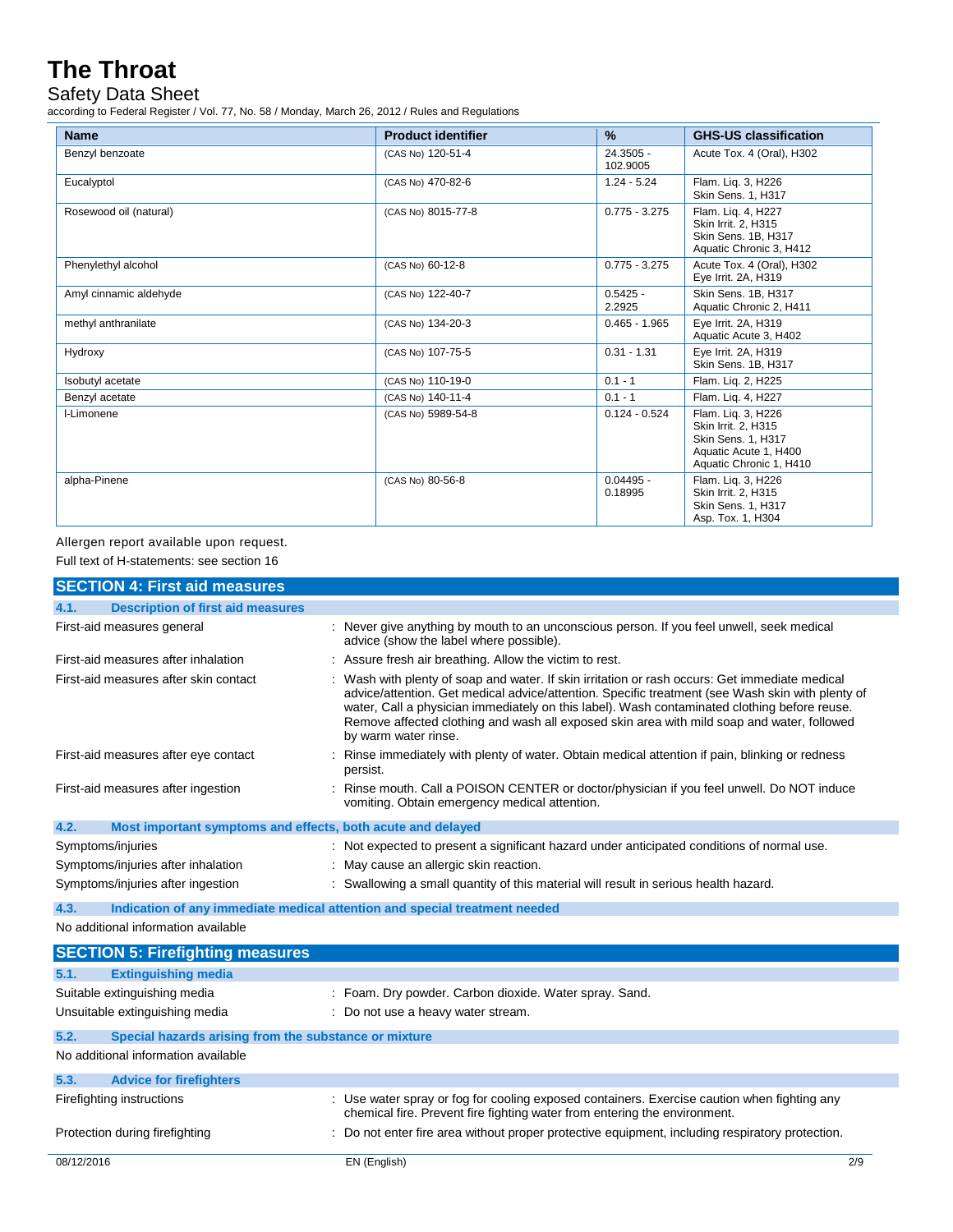### Safety Data Sheet

according to Federal Register / Vol. 77, No. 58 / Monday, March 26, 2012 / Rules and Regulations

| <b>SECTION 6: Accidental release measures</b>                               |                                                                                                                                                                                                                                           |  |
|-----------------------------------------------------------------------------|-------------------------------------------------------------------------------------------------------------------------------------------------------------------------------------------------------------------------------------------|--|
| 6.1.<br>Personal precautions, protective equipment and emergency procedures |                                                                                                                                                                                                                                           |  |
| 6.1.1.<br>For non-emergency personnel                                       |                                                                                                                                                                                                                                           |  |
| Emergency procedures                                                        | : Evacuate unnecessary personnel.                                                                                                                                                                                                         |  |
|                                                                             |                                                                                                                                                                                                                                           |  |
| 6.1.2.<br>For emergency responders                                          |                                                                                                                                                                                                                                           |  |
| Protective equipment                                                        | : Equip cleanup crew with proper protection.                                                                                                                                                                                              |  |
| <b>Emergency procedures</b>                                                 | : Ventilate area.                                                                                                                                                                                                                         |  |
| 6.2.<br><b>Environmental precautions</b>                                    |                                                                                                                                                                                                                                           |  |
|                                                                             | Prevent entry to sewers and public waters. Notify authorities if liquid enters sewers or public waters.                                                                                                                                   |  |
| 6.3.<br>Methods and material for containment and cleaning up                |                                                                                                                                                                                                                                           |  |
| Methods for cleaning up                                                     | : Soak up spills with inert solids, such as clay or diatomaceous earth as soon as possible. Collect<br>spillage. Store away from other materials.                                                                                         |  |
| 6.4.<br><b>Reference to other sections</b>                                  |                                                                                                                                                                                                                                           |  |
| See Heading 8. Exposure controls and personal protection.                   |                                                                                                                                                                                                                                           |  |
| <b>SECTION 7: Handling and storage</b>                                      |                                                                                                                                                                                                                                           |  |
| 7.1.<br><b>Precautions for safe handling</b>                                |                                                                                                                                                                                                                                           |  |
| Precautions for safe handling                                               | : Avoid breathing fume, mist, spray. Wash hands and other exposed areas with mild soap and<br>water before eating, drinking or smoking and when leaving work. Provide good ventilation in<br>process area to prevent formation of vapour. |  |
| Hygiene measures                                                            | Do not eat, drink or smoke when using this product. Wash hands thoroughly after handling.<br>Contaminated work clothing should not be allowed out of the workplace. Wash contaminated<br>clothing before reuse.                           |  |
| 7.2.<br>Conditions for safe storage, including any incompatibilities        |                                                                                                                                                                                                                                           |  |
| Storage conditions                                                          | : Keep only in the original container in a cool, well ventilated place away from : Keep away from<br>heat, hot surfaces, sparks, open flames and other ignition sources. No smoking. Keep<br>container closed when not in use.            |  |
| Incompatible products                                                       | : Strong bases. Strong acids.                                                                                                                                                                                                             |  |
| Incompatible materials                                                      | : Sources of ignition. Direct sunlight.                                                                                                                                                                                                   |  |
| Storage temperature                                                         | : 25 °C                                                                                                                                                                                                                                   |  |
| Storage area                                                                | : Store in a well-ventilated place. Store away from heat.                                                                                                                                                                                 |  |
| Special rules on packaging                                                  | Store in a closed container.                                                                                                                                                                                                              |  |
| Packaging materials                                                         | Do not store in corrodable metal.                                                                                                                                                                                                         |  |
| 7.3.<br><b>Specific end use(s)</b>                                          |                                                                                                                                                                                                                                           |  |
| No additional information available                                         |                                                                                                                                                                                                                                           |  |
| <b>SECTION 8: Exposure controls/personal protection</b>                     |                                                                                                                                                                                                                                           |  |
| 8.1.<br><b>Control parameters</b>                                           |                                                                                                                                                                                                                                           |  |
| No additional information available                                         |                                                                                                                                                                                                                                           |  |
| 8.2.<br><b>Exposure controls</b>                                            |                                                                                                                                                                                                                                           |  |
| Personal protective equipment                                               | : Avoid all unnecessary exposure.                                                                                                                                                                                                         |  |
| Hand protection                                                             | : Wear protective gloves.                                                                                                                                                                                                                 |  |
| Eye protection                                                              | Chemical goggles or safety glasses.                                                                                                                                                                                                       |  |
| Respiratory protection                                                      | Wear appropriate mask.                                                                                                                                                                                                                    |  |
| Other information                                                           | Do not eat, drink or smoke during use.                                                                                                                                                                                                    |  |
| <b>SECTION 9: Physical and chemical properties</b>                          |                                                                                                                                                                                                                                           |  |
| 9.1.<br>Information on basic physical and chemical properties               |                                                                                                                                                                                                                                           |  |
| Physical state                                                              | : Liquid                                                                                                                                                                                                                                  |  |
| Colour                                                                      | : light yellow amber                                                                                                                                                                                                                      |  |
| Odour                                                                       | fragrant                                                                                                                                                                                                                                  |  |
| Odour threshold                                                             | No data available                                                                                                                                                                                                                         |  |
| 08/12/2016                                                                  | EN (English)<br>3/9                                                                                                                                                                                                                       |  |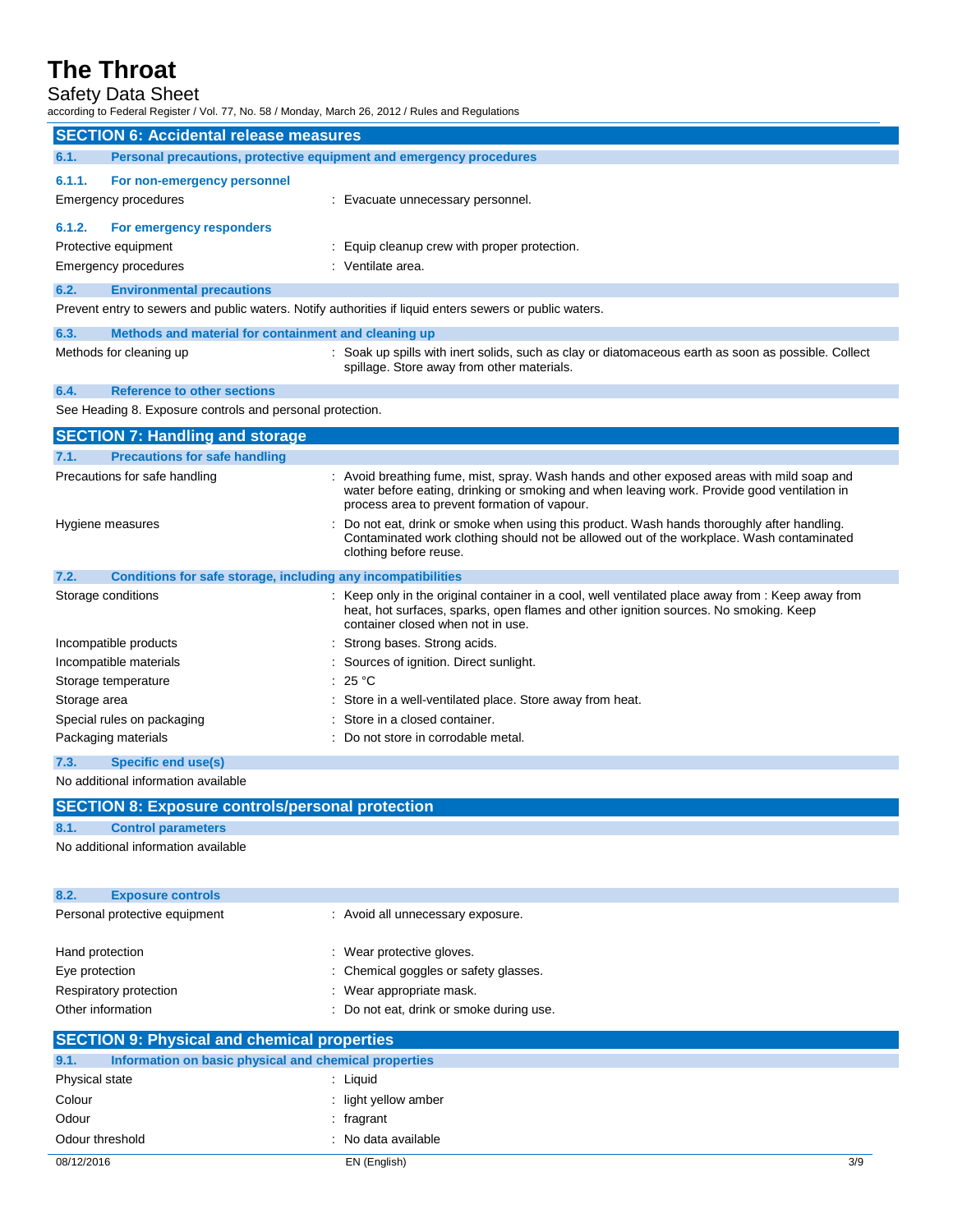### Safety Data Sheet

according to Federal Register / Vol. 77, No. 58 / Monday, March 26, 2012 / Rules and Regulations

| рH                                         | No data available |
|--------------------------------------------|-------------------|
| Relative evaporation rate (butylacetate=1) | No data available |
| Melting point                              | No data available |
| Freezing point                             | No data available |
| Boiling point                              | No data available |
| Flash point                                | $>93.33$ °C       |
| Auto-ignition temperature                  | No data available |
| Decomposition temperature                  | No data available |
| Flammability (solid, gas)                  | No data available |
| Vapour pressure                            | No data available |
| Relative vapour density at 20 °C           | No data available |
| Relative density                           | No data available |
| Solubility                                 |                   |
| Log Pow                                    | No data available |
| Log Kow                                    | No data available |
| Viscosity, kinematic                       | No data available |
| Viscosity, dynamic                         | No data available |
| <b>Explosive properties</b>                | No data available |
| Oxidising properties                       | No data available |
| <b>Explosive limits</b>                    | No data available |
|                                            |                   |

### **9.2. Other information**

No additional information available

|                                                      | <b>SECTION 10: Stability and reactivity</b>  |  |  |
|------------------------------------------------------|----------------------------------------------|--|--|
| 10.1.                                                | <b>Reactivity</b>                            |  |  |
|                                                      | No additional information available          |  |  |
| 10.2.                                                | <b>Chemical stability</b>                    |  |  |
| Not established.                                     |                                              |  |  |
| 10.3.                                                | <b>Possibility of hazardous reactions</b>    |  |  |
| Not established.                                     |                                              |  |  |
| 10.4.                                                | <b>Conditions to avoid</b>                   |  |  |
| Direct sunlight. Extremely high or low temperatures. |                                              |  |  |
| 10.5.                                                | <b>Incompatible materials</b>                |  |  |
|                                                      | Strong acids. Strong bases.                  |  |  |
| 10.6.                                                | <b>Hazardous decomposition products</b>      |  |  |
|                                                      | fume. Carbon monoxide. Carbon dioxide.       |  |  |
|                                                      | <b>SECTION 11: Toxicological information</b> |  |  |

**11.1. Information on toxicological effects**

#### Acute toxicity **in the case of the Caucase** of Cral: Harmful if swallowed.

| <b>The Throat</b>                                |                                        |
|--------------------------------------------------|----------------------------------------|
| ATE US (oral)                                    | 619.182 mg/kg bodyweight               |
| Skin corrosion/irritation                        | : Not classified                       |
| Serious eye damage/irritation                    | : Not classified                       |
| Respiratory or skin sensitisation                | : May cause an allergic skin reaction. |
| Germ cell mutagenicity                           | : Not classified                       |
| Carcinogenicity                                  | Not classified                         |
| <b>The Throat</b>                                |                                        |
| Reproductive toxicity                            | Not classified                         |
| Specific target organ toxicity (single exposure) | Not classified<br>÷                    |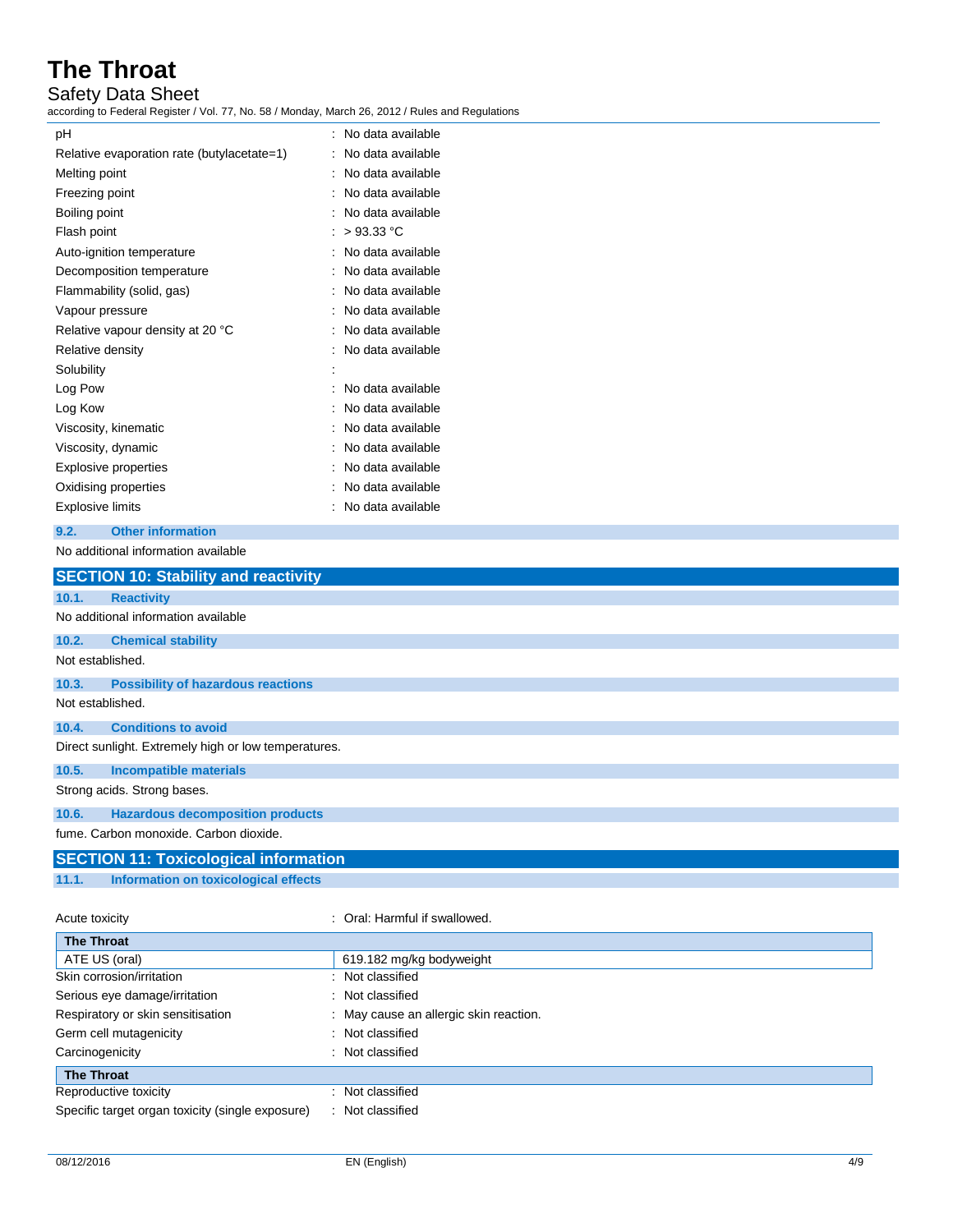# Safety Data Sheet

according to Federal Register / Vol. 77, No. 58 / Monday, March 26, 2012 / Rules and Regulations

| <b>The Throat</b>                                      |                                                                                           |
|--------------------------------------------------------|-------------------------------------------------------------------------------------------|
| Specific target organ toxicity (repeated<br>exposure)  | : Not classified                                                                          |
| Aspiration hazard                                      | : Not classified                                                                          |
| Potential adverse human health effects and<br>symptoms | : Harmful if swallowed. Based on available data, the classification criteria are not met. |
| Symptoms/injuries after inhalation                     | : May cause an allergic skin reaction.                                                    |
| Symptoms/injuries after ingestion                      | : Swallowing a small quantity of this material will result in serious health hazard.      |

# **SECTION 12: Ecological information**

#### **12.1. Toxicity** No additional information available

| <b>The Throat</b>                   |                                                                                                    |  |
|-------------------------------------|----------------------------------------------------------------------------------------------------|--|
|                                     | Not established.                                                                                   |  |
| <b>Bioaccumulative potential</b>    |                                                                                                    |  |
| <b>The Throat</b>                   |                                                                                                    |  |
|                                     | Not established.                                                                                   |  |
| <b>Mobility in soil</b>             |                                                                                                    |  |
| No additional information available |                                                                                                    |  |
|                                     |                                                                                                    |  |
| <b>Other adverse effects</b>        |                                                                                                    |  |
|                                     | <b>Persistence and degradability</b><br>Persistence and degradability<br>Bioaccumulative potential |  |

| Effect on ozone layer        | : No additional information available |
|------------------------------|---------------------------------------|
| Effect on the global warming | No known effects from this product.   |
| Other information            | : Avoid release to the environment.   |

| <b>SECTION 13: Disposal considerations</b> |                                                                                                                                                                    |  |  |
|--------------------------------------------|--------------------------------------------------------------------------------------------------------------------------------------------------------------------|--|--|
| 13.1.<br>Waste treatment methods           |                                                                                                                                                                    |  |  |
| Waste disposal recommendations             | : Dispose of contents/container in accordance with local/national laws and regulations. Dispose<br>in a safe manner in accordance with local/national regulations. |  |  |
| Ecology - waste materials                  | : Avoid release to the environment.                                                                                                                                |  |  |

| <b>SECTION 14: Transport information</b> |                                           |
|------------------------------------------|-------------------------------------------|
| In accordance with DOT                   |                                           |
| Not regulated for transport              |                                           |
| <b>Additional information</b>            |                                           |
| Other information                        | : No supplementary information available. |

#### **ADR**

No additional information available

#### **Transport by sea**

No additional information available

#### **Air transport**

No additional information available

### **SECTION 15: Regulatory information**

#### **15.1. US Federal regulations**

All components of this product are listed, or excluded from listing, on the United States Environmental Protection Agency Toxic Substances Control Act (TSCA) inventory.

This product or mixture does not contain a toxic chemical or chemicals in excess of the applicable de minimis concentration as specified in 40 CFR §372.38(a) subject to the reporting requirements of section 313 of Title III of the Superfund Amendments and Reauthorization Act of 1986 and 40 CFR Part 372.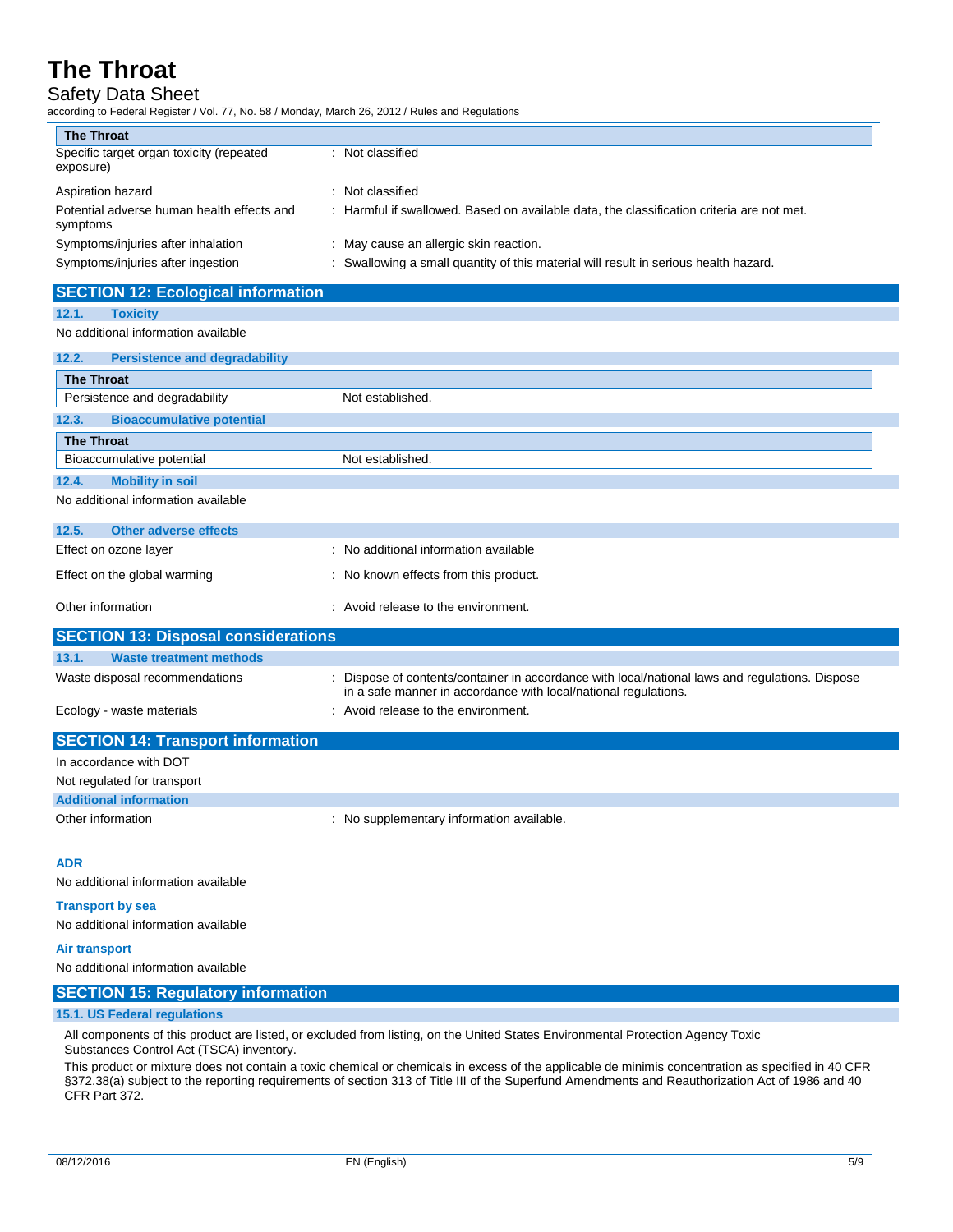Safety Data Sheet

according to Federal Register / Vol. 77, No. 58 / Monday, March 26, 2012 / Rules and Regulations

| Isobutyl acetate (110-19-0)                                                                                                                                            |                                                                                                    |  |  |
|------------------------------------------------------------------------------------------------------------------------------------------------------------------------|----------------------------------------------------------------------------------------------------|--|--|
| <b>CERCLA RQ</b>                                                                                                                                                       | 5000 lb listed under Butyl acetate                                                                 |  |  |
|                                                                                                                                                                        |                                                                                                    |  |  |
|                                                                                                                                                                        |                                                                                                    |  |  |
| <b>15.2. International regulations</b><br><b>CANADA</b>                                                                                                                |                                                                                                    |  |  |
|                                                                                                                                                                        |                                                                                                    |  |  |
| <b>Eucalyptol (470-82-6)</b>                                                                                                                                           |                                                                                                    |  |  |
| Listed on the Canadian DSL (Domestic Substances List)                                                                                                                  |                                                                                                    |  |  |
| I-Limonene (5989-54-8)                                                                                                                                                 |                                                                                                    |  |  |
| Listed on the Canadian DSL (Domestic Substances List)                                                                                                                  |                                                                                                    |  |  |
| <b>WHMIS Classification</b>                                                                                                                                            | Class B Division 3 - Combustible Liquid                                                            |  |  |
|                                                                                                                                                                        | Class D Division 2 Subdivision B - Toxic material causing other toxic effects                      |  |  |
| alpha-Pinene (80-56-8)                                                                                                                                                 |                                                                                                    |  |  |
| Listed on the Canadian DSL (Domestic Substances List)                                                                                                                  |                                                                                                    |  |  |
| <b>WHMIS Classification</b>                                                                                                                                            | Class B Division 2 - Flammable Liquid                                                              |  |  |
| Benzyl benzoate (120-51-4)                                                                                                                                             |                                                                                                    |  |  |
| Listed on the Canadian DSL (Domestic Substances List)                                                                                                                  |                                                                                                    |  |  |
| Rosewood oil (natural) (8015-77-8)                                                                                                                                     |                                                                                                    |  |  |
| Listed on the Canadian DSL (Domestic Substances List)                                                                                                                  |                                                                                                    |  |  |
| Amyl cinnamic aldehyde (122-40-7)                                                                                                                                      |                                                                                                    |  |  |
| Listed on the Canadian DSL (Domestic Substances List)                                                                                                                  |                                                                                                    |  |  |
| Isobutyl acetate (110-19-0)                                                                                                                                            |                                                                                                    |  |  |
| Listed on the Canadian DSL (Domestic Substances List)                                                                                                                  |                                                                                                    |  |  |
| <b>WHMIS Classification</b>                                                                                                                                            | Class B Division 2 - Flammable Liquid                                                              |  |  |
|                                                                                                                                                                        |                                                                                                    |  |  |
| Hydroxy (107-75-5)<br>Listed on the Canadian DSL (Domestic Substances List)                                                                                            |                                                                                                    |  |  |
|                                                                                                                                                                        |                                                                                                    |  |  |
| methyl anthranilate (134-20-3)<br>Listed on the Canadian DSL (Domestic Substances List)                                                                                |                                                                                                    |  |  |
|                                                                                                                                                                        |                                                                                                    |  |  |
| Benzyl acetate (140-11-4)                                                                                                                                              |                                                                                                    |  |  |
| Listed on the Canadian DSL (Domestic Substances List)                                                                                                                  |                                                                                                    |  |  |
| Phenylethyl alcohol (60-12-8)                                                                                                                                          |                                                                                                    |  |  |
| Listed on the Canadian DSL (Domestic Substances List)                                                                                                                  |                                                                                                    |  |  |
| <b>EU-Regulations</b>                                                                                                                                                  |                                                                                                    |  |  |
| <b>Eucalyptol (470-82-6)</b>                                                                                                                                           |                                                                                                    |  |  |
|                                                                                                                                                                        | Listed on the EEC inventory EINECS (European Inventory of Existing Commercial Chemical Substances) |  |  |
| I-Limonene (5989-54-8)                                                                                                                                                 |                                                                                                    |  |  |
|                                                                                                                                                                        | Listed on the EEC inventory EINECS (European Inventory of Existing Commercial Chemical Substances) |  |  |
| alpha-Pinene (80-56-8)                                                                                                                                                 |                                                                                                    |  |  |
|                                                                                                                                                                        | Listed on the EEC inventory EINECS (European Inventory of Existing Commercial Chemical Substances) |  |  |
| Benzyl benzoate (120-51-4)                                                                                                                                             |                                                                                                    |  |  |
|                                                                                                                                                                        | Listed on the EEC inventory EINECS (European Inventory of Existing Commercial Chemical Substances) |  |  |
|                                                                                                                                                                        |                                                                                                    |  |  |
| Amyl cinnamic aldehyde (122-40-7)                                                                                                                                      |                                                                                                    |  |  |
| Listed on the EEC inventory EINECS (European Inventory of Existing Commercial Chemical Substances)<br>Listed on ELINCS (European List of Notified Chemical Substances) |                                                                                                    |  |  |
| Isobutyl acetate (110-19-0)                                                                                                                                            |                                                                                                    |  |  |
| Listed on the EEC inventory EINECS (European Inventory of Existing Commercial Chemical Substances)                                                                     |                                                                                                    |  |  |
| Hydroxy (107-75-5)                                                                                                                                                     |                                                                                                    |  |  |
| Listed on the EEC inventory EINECS (European Inventory of Existing Commercial Chemical Substances)                                                                     |                                                                                                    |  |  |
| methyl anthranilate (134-20-3)                                                                                                                                         |                                                                                                    |  |  |
| Listed on the EEC inventory EINECS (European Inventory of Existing Commercial Chemical Substances)                                                                     |                                                                                                    |  |  |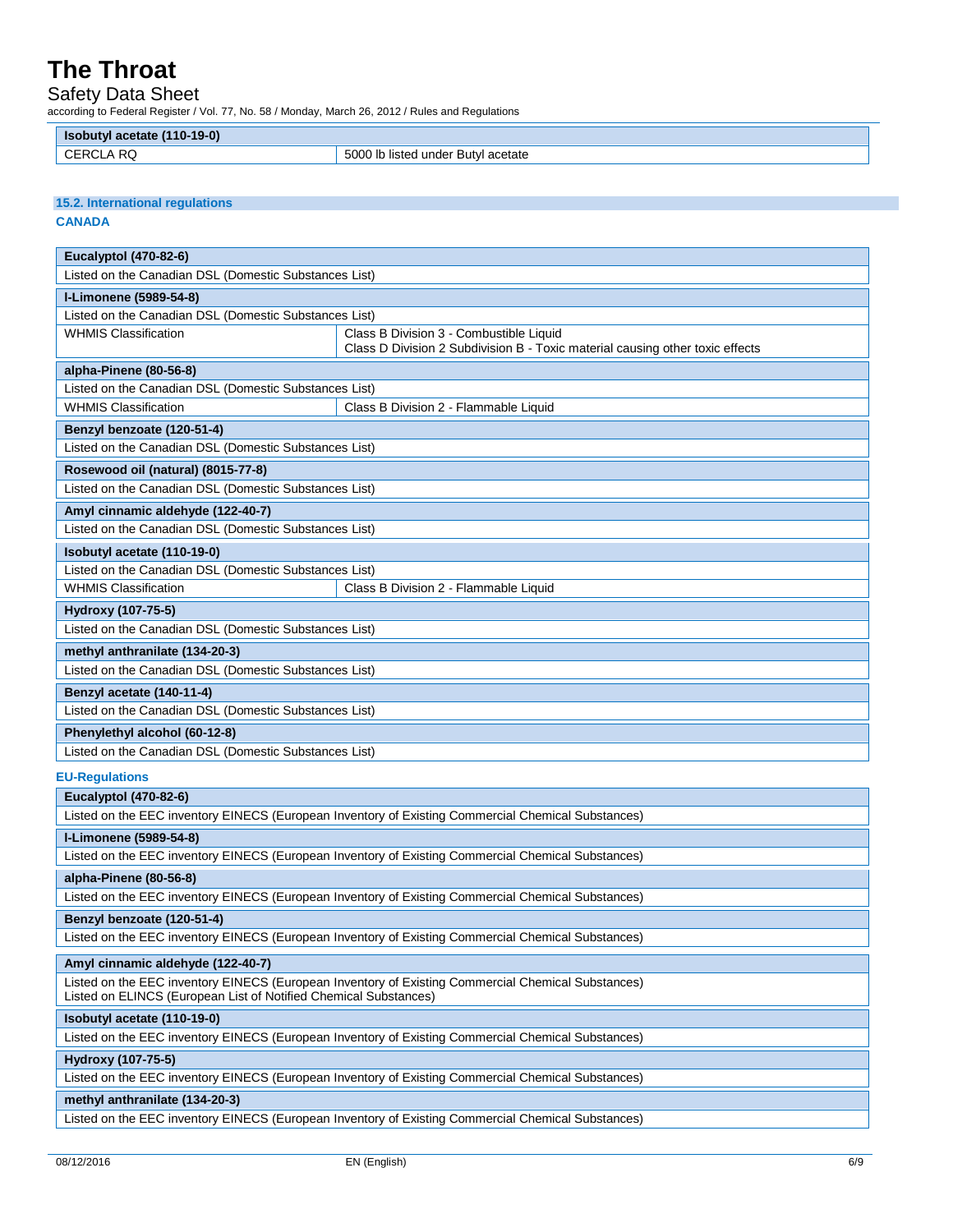### Safety Data Sheet

according to Federal Register / Vol. 77, No. 58 / Monday, March 26, 2012 / Rules and Regulations

| Benzyl acetate (140-11-4)<br>Listed on the EEC inventory EINECS (European Inventory of Existing Commercial Chemical Substances)                                                                                                                                                                                                                                                                                                                                                                                                                                                                                                                                                                             |  |  |
|-------------------------------------------------------------------------------------------------------------------------------------------------------------------------------------------------------------------------------------------------------------------------------------------------------------------------------------------------------------------------------------------------------------------------------------------------------------------------------------------------------------------------------------------------------------------------------------------------------------------------------------------------------------------------------------------------------------|--|--|
| Phenylethyl alcohol (60-12-8)                                                                                                                                                                                                                                                                                                                                                                                                                                                                                                                                                                                                                                                                               |  |  |
| Listed on the EEC inventory EINECS (European Inventory of Existing Commercial Chemical Substances)                                                                                                                                                                                                                                                                                                                                                                                                                                                                                                                                                                                                          |  |  |
| Classification according to Regulation (EC) No. 1272/2008 [CLP]                                                                                                                                                                                                                                                                                                                                                                                                                                                                                                                                                                                                                                             |  |  |
| Not determined                                                                                                                                                                                                                                                                                                                                                                                                                                                                                                                                                                                                                                                                                              |  |  |
| Classification according to Directive 67/548/EEC [DSD] or 1999/45/EC [DPD]                                                                                                                                                                                                                                                                                                                                                                                                                                                                                                                                                                                                                                  |  |  |
| <b>National regulations</b><br>15.2.2.                                                                                                                                                                                                                                                                                                                                                                                                                                                                                                                                                                                                                                                                      |  |  |
| <b>Eucalyptol (470-82-6)</b>                                                                                                                                                                                                                                                                                                                                                                                                                                                                                                                                                                                                                                                                                |  |  |
| Listed on the AICS (Australian Inventory of Chemical Substances)<br>Listed on IECSC (Inventory of Existing Chemical Substances Produced or Imported in China)<br>Listed on the Japanese ENCS (Existing & New Chemical Substances) inventory<br>Listed on the Japanese ISHL (Industrial Safety and Health Law)<br>Listed on the Korean ECL (Existing Chemicals List)<br>Listed on NZIoC (New Zealand Inventory of Chemicals)<br>Listed on PICCS (Philippines Inventory of Chemicals and Chemical Substances)<br>Listed on INSQ (Mexican National Inventory of Chemical Substances)<br>Listed on CICR (Turkish Inventory and Control of Chemicals)                                                            |  |  |
| I-Limonene (5989-54-8)                                                                                                                                                                                                                                                                                                                                                                                                                                                                                                                                                                                                                                                                                      |  |  |
| Listed on the AICS (Australian Inventory of Chemical Substances)<br>Listed on IECSC (Inventory of Existing Chemical Substances Produced or Imported in China)<br>Listed on the Japanese ENCS (Existing & New Chemical Substances) inventory<br>Listed on the Japanese ISHL (Industrial Safety and Health Law)<br>Listed on NZIoC (New Zealand Inventory of Chemicals)<br>Listed on PICCS (Philippines Inventory of Chemicals and Chemical Substances)<br>Listed on the Canadian IDL (Ingredient Disclosure List)                                                                                                                                                                                            |  |  |
| alpha-Pinene (80-56-8)                                                                                                                                                                                                                                                                                                                                                                                                                                                                                                                                                                                                                                                                                      |  |  |
| Listed on the AICS (Australian Inventory of Chemical Substances)<br>Listed on IECSC (Inventory of Existing Chemical Substances Produced or Imported in China)<br>Listed on the Japanese ENCS (Existing & New Chemical Substances) inventory<br>Listed on the Japanese ISHL (Industrial Safety and Health Law)<br>Listed on the Korean ECL (Existing Chemicals List)<br>Listed on NZIoC (New Zealand Inventory of Chemicals)<br>Listed on PICCS (Philippines Inventory of Chemicals and Chemical Substances)<br>Listed on the Canadian IDL (Ingredient Disclosure List)<br>Listed on INSQ (Mexican National Inventory of Chemical Substances)<br>Listed on CICR (Turkish Inventory and Control of Chemicals) |  |  |
| Benzyl benzoate (120-51-4)                                                                                                                                                                                                                                                                                                                                                                                                                                                                                                                                                                                                                                                                                  |  |  |
| Listed on the AICS (Australian Inventory of Chemical Substances)<br>Listed on IECSC (Inventory of Existing Chemical Substances Produced or Imported in China)<br>Listed on the Japanese ENCS (Existing & New Chemical Substances) inventory<br>Listed on the Japanese ISHL (Industrial Safety and Health Law)<br>Listed on the Korean ECL (Existing Chemicals List)<br>Listed on NZIoC (New Zealand Inventory of Chemicals)<br>Listed on PICCS (Philippines Inventory of Chemicals and Chemical Substances)<br>Listed on INSQ (Mexican National Inventory of Chemical Substances)<br>Listed on CICR (Turkish Inventory and Control of Chemicals)                                                            |  |  |
| Rosewood oil (natural) (8015-77-8)                                                                                                                                                                                                                                                                                                                                                                                                                                                                                                                                                                                                                                                                          |  |  |
| Listed on the AICS (Australian Inventory of Chemical Substances)<br>Listed on IECSC (Inventory of Existing Chemical Substances Produced or Imported in China)<br>Listed on the Japanese ISHL (Industrial Safety and Health Law)<br>Listed on the Korean ECL (Existing Chemicals List)<br>Listed on NZIoC (New Zealand Inventory of Chemicals)<br>Listed on PICCS (Philippines Inventory of Chemicals and Chemical Substances)                                                                                                                                                                                                                                                                               |  |  |
| Amyl cinnamic aldehyde (122-40-7)                                                                                                                                                                                                                                                                                                                                                                                                                                                                                                                                                                                                                                                                           |  |  |
| Listed on the AICS (Australian Inventory of Chemical Substances)<br>Listed on IECSC (Inventory of Existing Chemical Substances Produced or Imported in China)<br>Listed on the Japanese ENCS (Existing & New Chemical Substances) inventory<br>Listed on the Korean ECL (Existing Chemicals List)<br>Listed on NZIoC (New Zealand Inventory of Chemicals)<br>Listed on PICCS (Philippines Inventory of Chemicals and Chemical Substances)<br>Listed on CICR (Turkish Inventory and Control of Chemicals)                                                                                                                                                                                                    |  |  |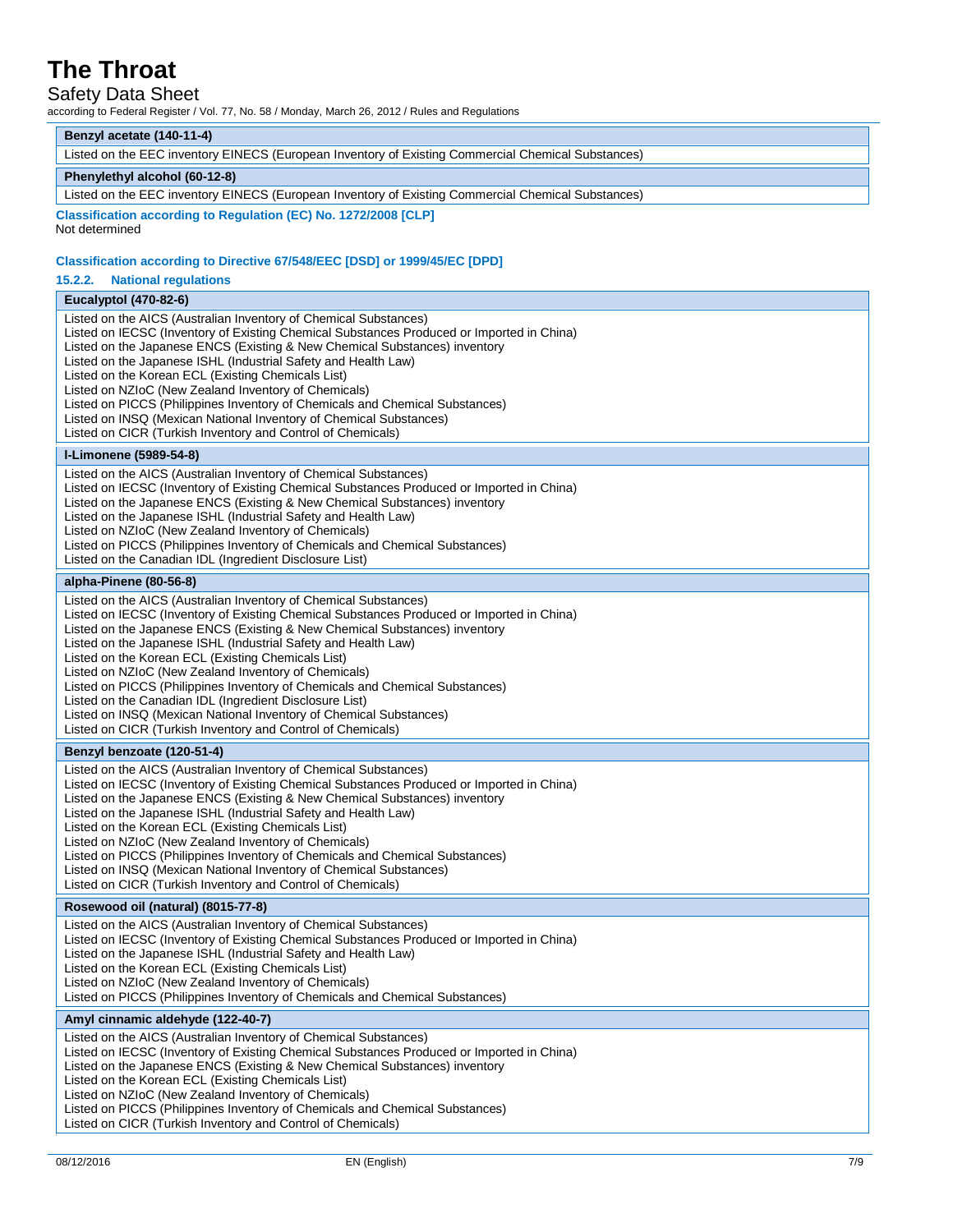Safety Data Sheet

according to Federal Register / Vol. 77, No. 58 / Monday, March 26, 2012 / Rules and Regulations

| Isobutyl acetate (110-19-0)                                                                                                                                                                                                                                                                                                                                                                                                                                                                                                                                                                                                                       |
|---------------------------------------------------------------------------------------------------------------------------------------------------------------------------------------------------------------------------------------------------------------------------------------------------------------------------------------------------------------------------------------------------------------------------------------------------------------------------------------------------------------------------------------------------------------------------------------------------------------------------------------------------|
| Listed on the AICS (Australian Inventory of Chemical Substances)<br>Listed on IECSC (Inventory of Existing Chemical Substances Produced or Imported in China)<br>Listed on the Japanese ENCS (Existing & New Chemical Substances) inventory<br>Listed on the Korean ECL (Existing Chemicals List)<br>Listed on NZIoC (New Zealand Inventory of Chemicals)<br>Listed on PICCS (Philippines Inventory of Chemicals and Chemical Substances)<br>Listed on the Canadian IDL (Ingredient Disclosure List)<br>Listed on INSQ (Mexican National Inventory of Chemical Substances)<br>Listed on CICR (Turkish Inventory and Control of Chemicals)         |
| Hydroxy (107-75-5)                                                                                                                                                                                                                                                                                                                                                                                                                                                                                                                                                                                                                                |
| Listed on the AICS (Australian Inventory of Chemical Substances)<br>Listed on IECSC (Inventory of Existing Chemical Substances Produced or Imported in China)<br>Listed on the Japanese ENCS (Existing & New Chemical Substances) inventory<br>Listed on the Korean ECL (Existing Chemicals List)<br>Listed on NZIoC (New Zealand Inventory of Chemicals)<br>Listed on PICCS (Philippines Inventory of Chemicals and Chemical Substances)<br>Listed on CICR (Turkish Inventory and Control of Chemicals)                                                                                                                                          |
| methyl anthranilate (134-20-3)                                                                                                                                                                                                                                                                                                                                                                                                                                                                                                                                                                                                                    |
| Listed on the AICS (Australian Inventory of Chemical Substances)<br>Listed on IECSC (Inventory of Existing Chemical Substances Produced or Imported in China)<br>Listed on the Japanese ENCS (Existing & New Chemical Substances) inventory<br>Listed on the Korean ECL (Existing Chemicals List)<br>Listed on NZIoC (New Zealand Inventory of Chemicals)<br>Listed on PICCS (Philippines Inventory of Chemicals and Chemical Substances)<br>Listed on INSQ (Mexican National Inventory of Chemical Substances)<br>Listed on CICR (Turkish Inventory and Control of Chemicals)                                                                    |
| Benzyl acetate (140-11-4)                                                                                                                                                                                                                                                                                                                                                                                                                                                                                                                                                                                                                         |
| Listed on the AICS (Australian Inventory of Chemical Substances)<br>Listed on IECSC (Inventory of Existing Chemical Substances Produced or Imported in China)<br>Listed on the Japanese ENCS (Existing & New Chemical Substances) inventory<br>Listed on the Korean ECL (Existing Chemicals List)<br>Listed on NZIoC (New Zealand Inventory of Chemicals)<br>Listed on PICCS (Philippines Inventory of Chemicals and Chemical Substances)<br>Japanese Pollutant Release and Transfer Register Law (PRTR Law)<br>Listed on INSQ (Mexican National Inventory of Chemical Substances)<br>Listed on CICR (Turkish Inventory and Control of Chemicals) |
| Phenylethyl alcohol (60-12-8)                                                                                                                                                                                                                                                                                                                                                                                                                                                                                                                                                                                                                     |
| Listed on the AICS (Australian Inventory of Chemical Substances)<br>Listed on IECSC (Inventory of Existing Chemical Substances Produced or Imported in China)<br>Listed on the Japanese ENCS (Existing & New Chemical Substances) inventory<br>Listed on the Korean ECL (Existing Chemicals List)<br>Listed on NZIoC (New Zealand Inventory of Chemicals)<br>Listed on PICCS (Philippines Inventory of Chemicals and Chemical Substances)<br>Listed on the Canadian IDL (Ingredient Disclosure List)<br>Listed on INSQ (Mexican National Inventory of Chemical Substances)<br>Listed on CICR (Turkish Inventory and Control of Chemicals)         |

### **15.3. US State regulations**

California Proposition 65 - This product does not contain any substances known to the state of California to cause cancer, developmental and/or reproductive harm

#### **alpha-Pinene (80-56-8)**

- U.S. Massachusetts Right To Know List
- U.S. New Jersey Right to Know Hazardous Substance List
- U.S. Pennsylvania RTK (Right to Know) List

#### **Isobutyl acetate (110-19-0)**

- U.S. Massachusetts Right To Know List
- U.S. New Jersey Right to Know Hazardous Substance List
- U.S. Pennsylvania RTK (Right to Know) Environmental Hazard List
- U.S. Pennsylvania RTK (Right to Know) List